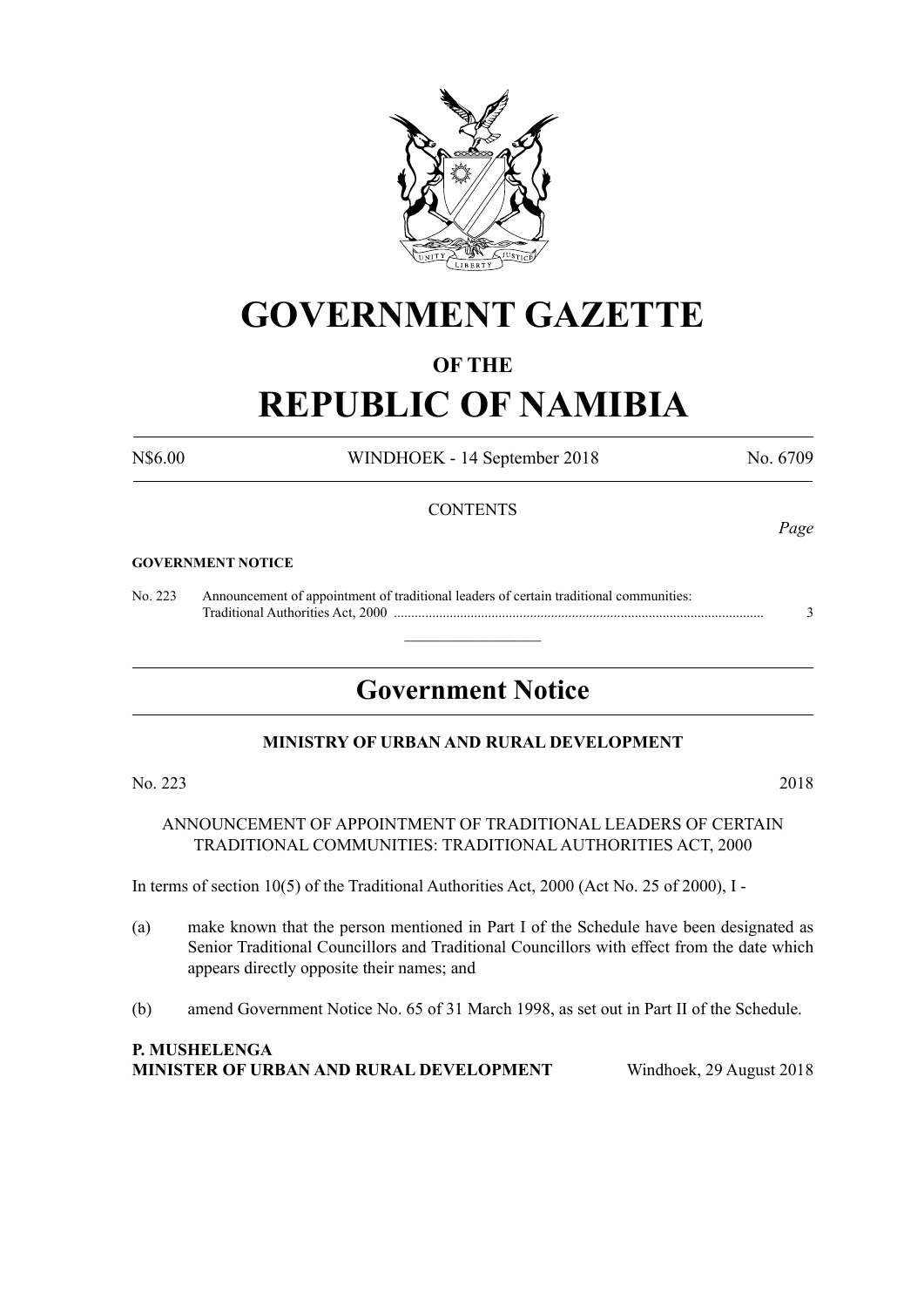#### **SCHEDULE**

#### **PART I**

#### TRADITIONAL COUNCILLORS APPOINTED

#### 1. MASUBIA TRADITIONAL AUTHORITY

Person appointed as Traditional Councillor:

| <b>NAME</b>              | DATE OF APPOINTMENT |
|--------------------------|---------------------|
| Sinvula Bornwell Kachana | 2 March 2018        |

#### 2. /KHOMANIN TRADITIONAL AUTHORITY

Persons appointed as Senior Traditional Councillors:

| ' NAME          | <b>DATE OF APPOINTMENT</b> |
|-----------------|----------------------------|
| ' Gawanab Zeth  | <sup>1</sup> 7 June 2018   |
| Nuses Hedwig    | 7 June 2018                |
| Witbooi Rudolph | 7 June 2018                |

Persons appointed as Traditional Councillors:

| l NAME                     | <b>DATE OF APPOINTMENT</b> |
|----------------------------|----------------------------|
| Stuurman Rosetta Jaqueline | 12 March 2018              |
| /Naris Rosina              | 7 June 2018                |

#### 3. ǂAODAMAN TRADITIONAL AUTHORITY

Person appointed as Senior Traditional Councillor:

| NAME                      | DATE OF APPOINTMENT |
|---------------------------|---------------------|
| <sup>1</sup> Inichas Anna | 12 September 2017   |

Person appointed as Traditional Councillor:

| NAME                        | <b>DATE OF APPOINTMENT</b> |
|-----------------------------|----------------------------|
| <sup>t</sup> Gurirab Efraim | 12 September 2017          |

#### 4. VITA ROYAL HOUSE TRADITIONAL AUTHORITY

Person appointed as Traditional Councillor:

| <sup>1</sup> NAME | DATE OF APPOINTMENT |
|-------------------|---------------------|
| Humu Tjongora     | 26 June 2018        |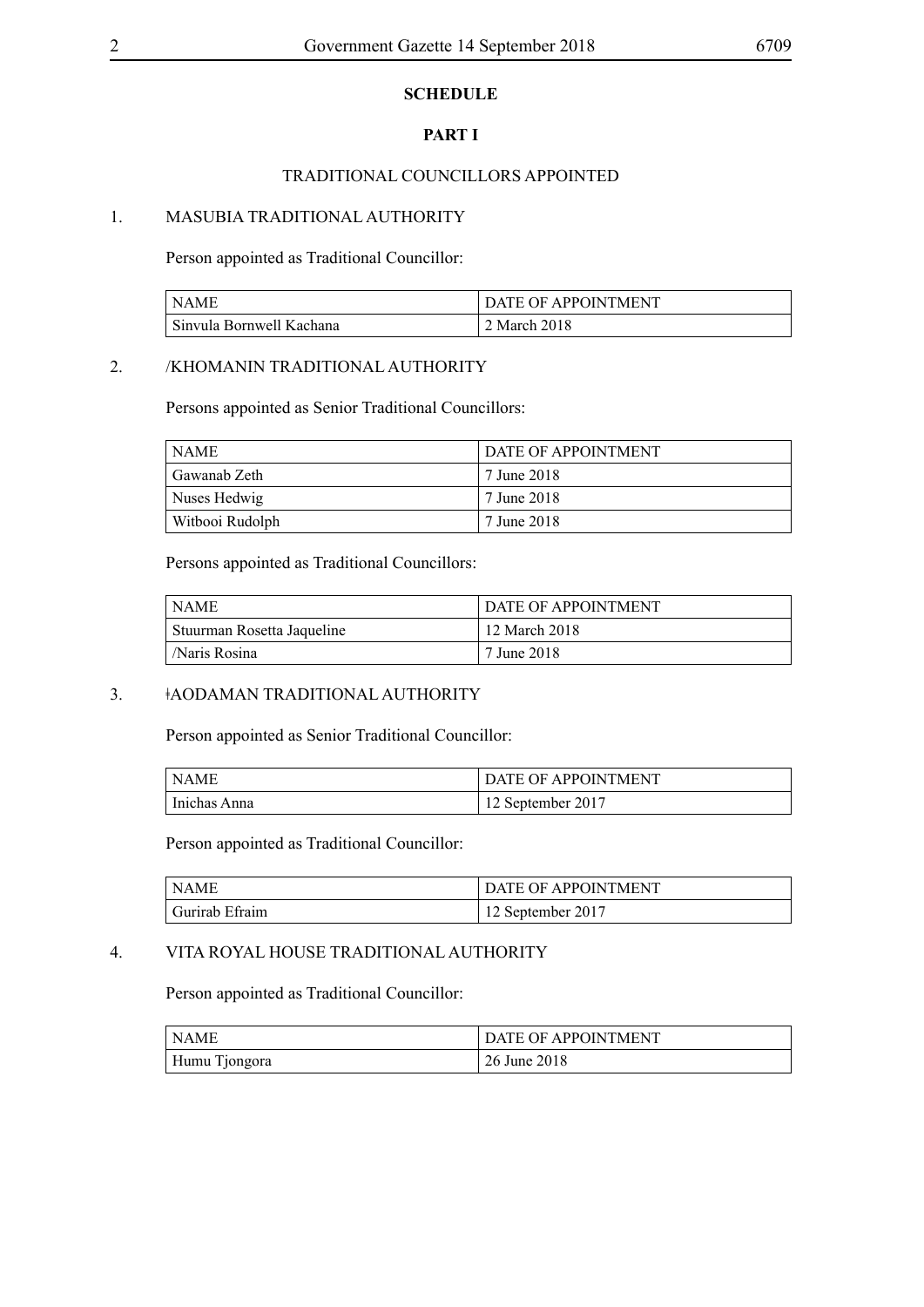#### **PART II**

Government Notice No. 65 of 31 March 1998 is amended as follows:

(a) Paragraph 2 "CAPRIVI TRADITIONAL AUTHORITIES" is amended in subparagraph 3.1 "MASUBIA TRADITIONAL AUTHORITY" by the substitution for the name "Salafu Vincent Masene" and the date of appointment "01 July 2005" of the following name and date of appointment to item C:

| l NAME                   | DATE OF APPOINTMENT |
|--------------------------|---------------------|
| Sinvula Bornwell Kachana | 2 March 2018        |

- (b) Paragraph 4 "DAMARA TRADITIONAL AUTHORITIES" is amended by the
	- (i) substitution in subparagraph 4.3 "/KHOMANIN TRADITIONAL AUTHORITY" of the following names: "Juliana Gawanas" and the date of appointment "30.04.2002"; "Sophia !Nowases" and the date of appointment "04.04.2016"; "Patricia !Kharuchas" and the date of appointment "04.04.2006"; and "Rudolf C. Witbeen" and the date of appointment "04.04.2016" for the following names and dates of appointment in item B and C:

| <b>B. SENIOR TRADITIONAL COUNCILLOR</b> |                     |
|-----------------------------------------|---------------------|
| <b>NAME</b>                             | DATE OF APPOINTMENT |
| Gawanab Zeth                            | 7 June 2018         |
| Nuses Hedwig                            | 7 June 2018         |
| Witbooi Rudolph                         | 7 June 2018         |
| C. TRADITIONAL COUNCILLOR               |                     |
| /Naris Rosina                           | 7 June 2018         |

(ii) addition of the following names and dates of appointment in item C:

| C. TRADITIONAL COUNCILLORS |                            |
|----------------------------|----------------------------|
| NAME                       | <b>DATE OF APPOINTMENT</b> |
| Stuurman Rosetta Jaqueline | 12 March 2018              |

(iii) substitution in subparagraph 4.6 "ǂAODAMAN TRADITIONAL AUTHORITY" of the following name: " Erna Ganes" and the date of appointment "11.03.2008" and "Anna Inichas" and date of appointment "06.03.2013" in item B and C:

| <b>B. SENIOR TRADITIONAL COUNCILLOR</b> |                     |
|-----------------------------------------|---------------------|
| <b>NAME</b>                             | DATE OF APPOINTMENT |
| Inichas Anna                            | 12 September 2017   |
| C. TRADITIONAL COUNCILLOR               |                     |
| <b>NAME</b>                             | DATE OF APPOINTMENT |
| Gurirab Efraim                          | 12 September 2017   |

(c) Paragraph 8 "HERERO TRADITIONAL AUTHORITIES" is amended by the substitution in subparagraph 8.4 "VITA ROYAL HOUSE TRADITIONAL AUTHORITY" of the following name: "Hamu Unjamua Kiewietie" and the date of appointment "30.03.2014" of the following name and date of appointment in item C: